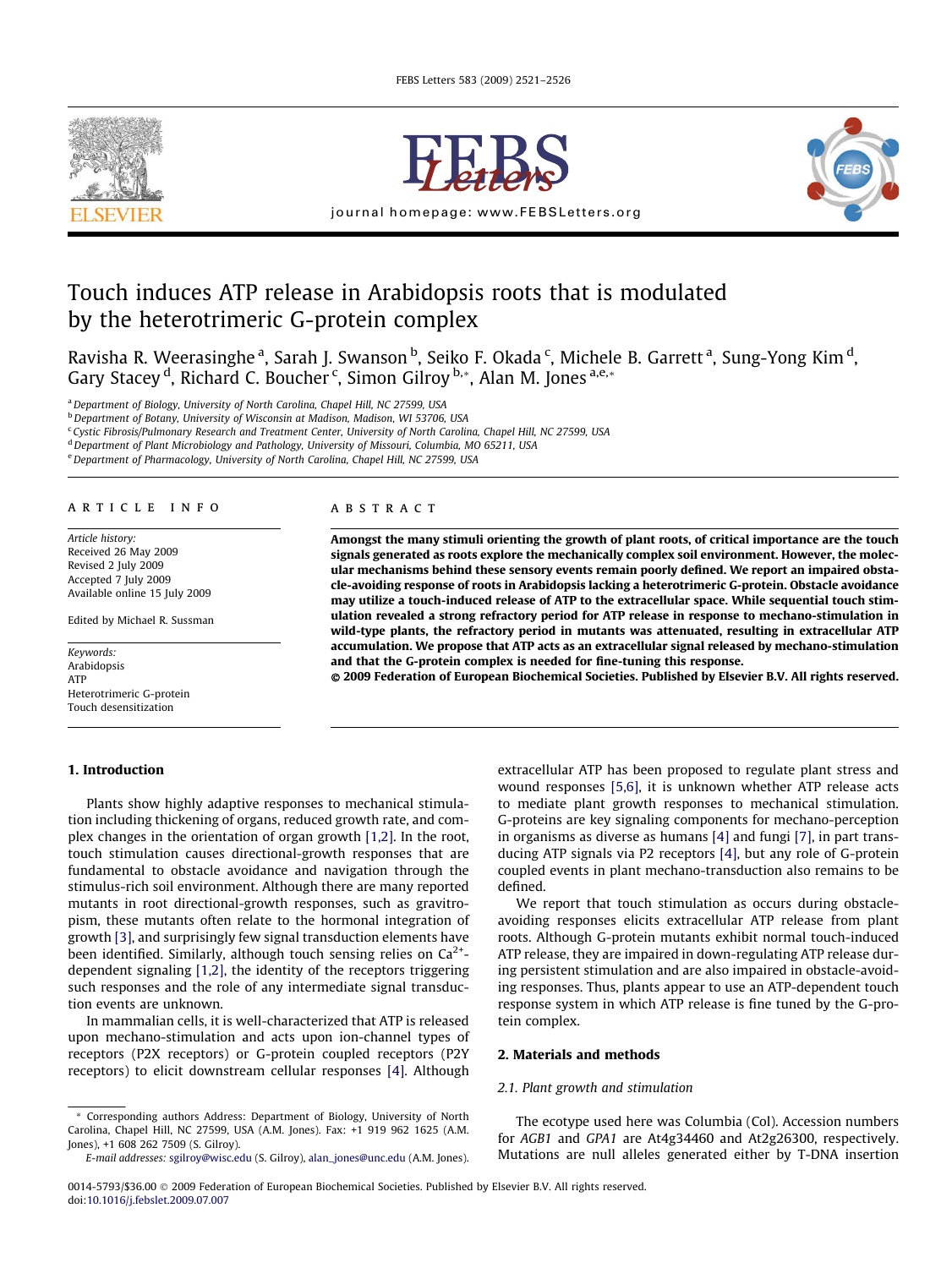<span id="page-1-0"></span>(gpa1-3, gpa1-4, agb1-2) or EMS (agb1-9). Arabidopsis seeds were surface sterilized then stratified for 2 days. Seeds were sown on 1/2  $\times$  MS media (+1% sucrose) and grown vertically at 23 °C with 16/8 light/dark cycle for 3 days. For experiments measuring ATP in the medium, seedlings that were grown on solid medium were moved to wells containing assay buffer (fresh medium or 1 mM EDTA with 1% sucrose) and allowed to acclimate for 1 h. Buffer was gently added and the seedlings were stimulated as described for the individual experiments. Stimulation by touch was performed by hand using the indicated probe (pipette tip, outer diameter = 1.0 mm; or pin head, outer diameter = 2.5 mm) by touching for  $\sim$ 0.5 s. The touch force to roots was determined by replicating the touch on an analytical balance and taking the average weight based on displacement. Force was calculated in Newtons by N = kg  $\times$  9.8 m/s<sup>2</sup>. The force was 198 mN. One standard deviation was estimated to be  $\sim$ 170 mN. Mock touch controls were performed by bringing the indicated probe up to but not touching the seedlings. Constant stimulation was performed by agitation on a rotary shaker. Seedlings grown in the indicated liquid media gently tumbled during rotation. This is a modification of the method used to generate phasic shear stress in animal cells cultures [\[8\]](#page-4-0) and whole plants [\[6\]](#page-4-0). For in situ assays of ATP release [\[9\],](#page-4-0) seedlings were grown on solid medium which was coated on a cover slip as described further below.

#### 2.2. ATP measurements

Bulk extracellular ATP concentrations were determined by measuring ATP concentrations in sampled buffer [\[10\].](#page-5-0) Seedlings were placed in 12-well plates containing 1/2 strength Murashige and Skoog basal salts with macronutrients plus 1% sucrose, stimulated by a single touch or constant rotation (125 rpm), and an aliquot of the buffer was removed at the indicated time points. The number of seedlings per well is indicated in [Figs. 2 and 5.](#page-2-0) To determine rates of ATP release, the buffer for the seedlings was 1 mM EDTA plus 1% sucrose in order to minimize ATP hydrolysis. Collected samples were immediately put on ice and then heated at 98 $\degree$ C for 2 min to inactivate ecto-ATPases. Sample ATP concentrations were measured by luciferin-luciferase based method in a luminometer (TR717, Applied Biosystems, Bedford, MA). At least 2 replicates were performed for each time point and genotype. Values provided are the mean of these replicates and the error shown is the standard error of the mean. Where appropriate, data were analyzed by one-way analysis of variance with GraphPad InStat software. Statistical significance was defined as P < 0.05.

The in situ luciferin–luciferase assay was performed as described by Kim et al. [\[9\]](#page-4-0). Luciferase fused with a cellulose binding domain (CBD) was used as an extracellular ATP reporter [\[9\].](#page-4-0) Plants incubated in luciferase-CBD solution were mounted in a perfusion chamber on  $1/2$  MS media with  $1\%$  (w/v) sucrose (1.2% (w/v) type VII agarose) and assay buffer (20 mM Tricine, 2.67 mM MgSO4, 0.1 mM EDTA, 2 mM dithiothreitol and 470 mM p-luciferin). Light emission was measured with a Roper Cascade CCD camera at maximum gain. Luciferase expression was verified by immunoblotting. Potato apyrase (Sigma) was made fresh at 1 unit/5 ml. All experiments using luciferase were calibrated at the end by adding a known amount of ATP. Data was processed using IP lab 4.1 (Olympus) and Excel.

Seedling ATP hydrolysis rate was determined by measuring the hydrolysis of  $[\gamma^{32}P]$ ATP as described previously [\[11\]](#page-5-0) and calculated according to the following formula:

$$
v = k[ATP]_{\text{bl}},\tag{1}
$$

where  $v$  = the hypothetical rate of ATP hydrolysis at steady state,  $k = 1/h$ alf life (min),  $[ATP]_{bl}$  = basal ATP concentrations (1 nM [specifically, 500 pmol in 500  $\mu$ l]).



Fig. 1. G-protein mutants are altered in obstacle avoidance but not gravitropism. (A) The graviresponse is unchanged in roots lacking a functional G-protein complex. WT (open circles) and agb1-2, gpa1-4 (closed circles) seedlings were grown vertically then gravistimulated by turning the plates  $90^\circ$ . The angle of the root tip relative to vertical was recorded over time (insets). (B) Roots lacking the G-protein complex show aberrant growth responses when presented with a barrier to vertical growth. Time-lapse movies were made of WT and G-protein mutant (gpa1-4, agb1- 2) roots (Supplementary movies 1 and 2). Frames from the recording at the indicated times (h) are shown for both genotypes. Images representative of  $\geqslant$  10 independent experiments. Scale bar =  $300 \mu m$ . (C) Root tip angles of WT, agb1-2, gpa1-4, and the double mutant agb1-2, gpa1-4 relative to a horizontal barrier were measured over time. Inset diagram indicates the root tip angle  $\theta$  that was measured. Although the kinetics of the barrier response appeared different between gpa1/agb1 and wild-type, there was sufficient variability in the response of the double mutant to necessitate rigorous statistical analysis of the angle of the root tip to the barrier to assess whether any apparent differences were significant. Based on the sampled population (average), the root tip angles of the double mutant are significantly different (P < 0.05, two-way ANOVA,  $n \geqslant 5$ ) during the time ranging from 8 to 12 h after contacting the barrier (as indicated on the graph by a bar).

#### 2.3. Time-lapse movies of plant root growth

Seedlings were grown on 0.5% (w/v) Phytagel (Sigma, St. Louis, MO) as previously described [\[12\].](#page-5-0) To determine the effect of a physical barrier to root growth, a sterile piece of cover glass was inserted into the Phytagel 2–3 mm in front of the growing root. The root was then oriented vertically and imaged using a Proscope camera and software (Bodelin Technologies, Lake Oswego, OR) followed by analysis of growth kinetics using iVision (Biovision Technologies, Exton, PA) and the root tip angle relative to the barrier using Image J software (National Institutes of Health, Bethesda, MD). Roots responding to gravistimulation were prepared, imaged and analyzed in the same manner, except that no cover glass was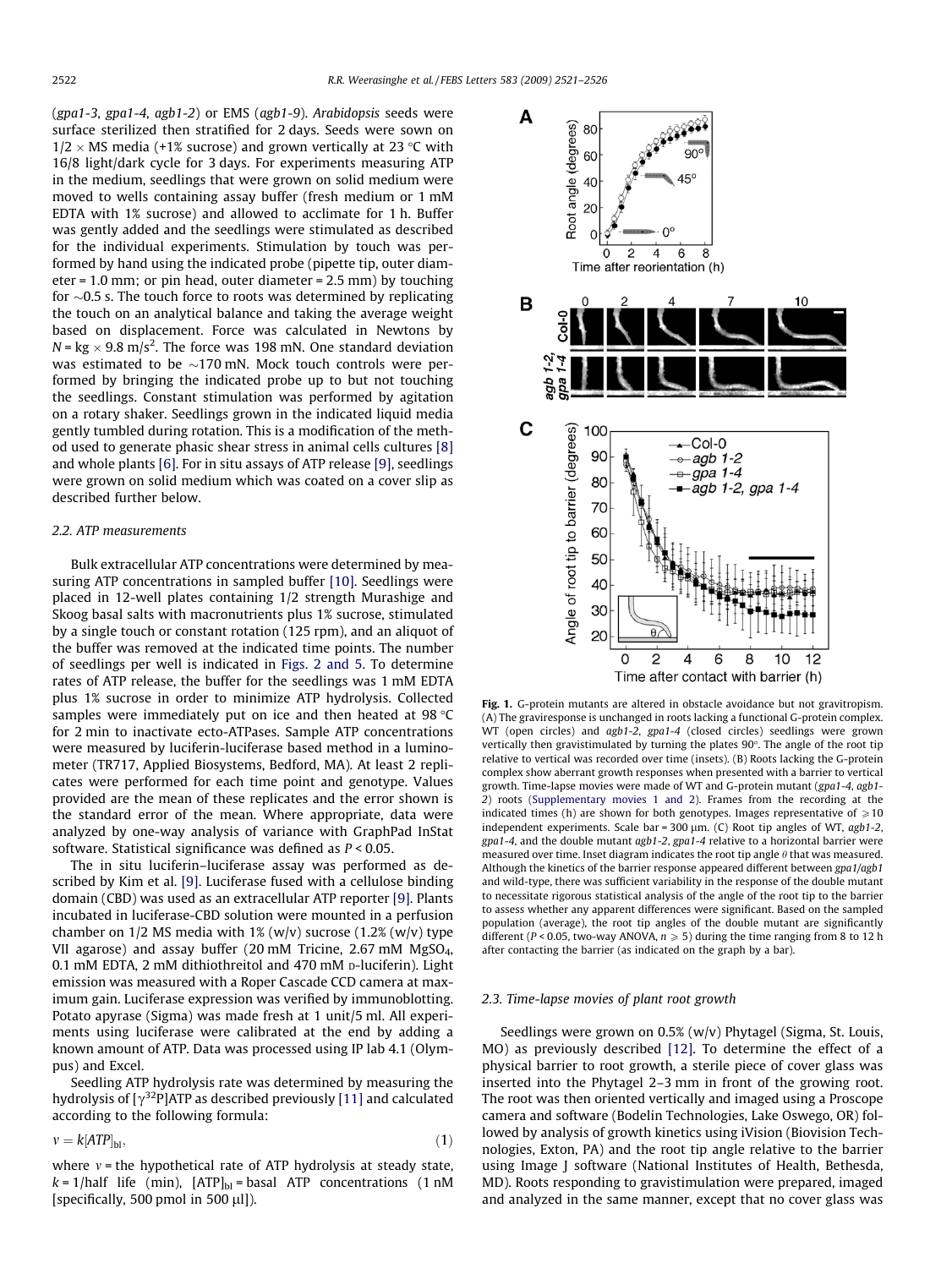<span id="page-2-0"></span>

Fig. 2. Touch-induced ATP release in Arabidopsis. (A) ATP concentration in the surrounding medium of plants touched by a pipette tip at  $t = 0$  near the root tip (squares) and mock touch controls (circles). (B) ATP concentrations following touch at different positions of the seedling (inset with position touched marked by arrowheads). (C) ATP concentration over time after touch at  $t = 0$  of WT (Col-O) (open squares) and G-protein mutant (agb1-2, gpa1-4) seedlings (open circles). Mock touch control of WT (closed squares). For these experiments (panels A–C), 1 seedling was placed in each well. Triplicates were performed and the standard error is less than the area of the symbols. These experiments were each repeated at least once.

inserted in front of the growing root and plates were turned 90° prior to imaging.

# 3. Results and discussion

The Arabidopsis genome contains a single canonical alpha (AtG-PA1, hereafter GPA1) and beta (AGB1) subunit of the heterotrimeric G-protein complex. In agreement with previous growth analyses [\[13\],](#page-5-0) at 3–4 days after germination, the time we chose to perform the analyses described below, the morphology (not shown), growth rate and gravity response of the primary root in the agb1-2, gpa1-4 double mutant was not significantly different to wild-type (WT,  $217 \pm 33$  µm/min, agb1-2, gpa1-4 241  $\pm$  49 µm/min, P > 0.05, t-test; [Fig. 1A](#page-1-0)). Thus, differences in the mechanical response of this mutant detailed below are unlikely to reflect inherent differences in root development in the mutant. It should be noted that by 7 days after



Fig. 3. Touch-induced release of ATP visualized using luciferase-CBD. (A) Regions of the root were observed with the CBD-luciferase ATP assay. DEZ, distal elongation zone. (B) ATP, as reported by luciferase luminescence intensity, of both WT and Gprotein mutant plants that were touched once using a pinhead (dark area labeled pinhead in panel A) as the stimulation probe (arrowhead marks the time) as described in Section [2](#page-0-0). (C) Luciferase signal due to ATP release following touch (arrowhead) in roots treated with apyrase (arrow) are shown. Arrowhead marks the time when the root was touched. In all cases, values are the average of >5 independent experiments. Scale bar = 50 intensity units.

germination, agb1-2, gpa1-4 double mutant roots grow detectably faster than WT [\[13\].](#page-5-0)

To assess a possible lesion in mechano-response, a glass barrier was inserted in front of the growing root leading to a mechanically-induced avoidance response [\[14\].](#page-5-0) The behavior of WT roots is highly reproducible under these conditions, forming two bends as the root tip tracks over the barrier ([Fig. 1B](#page-1-0), Supplementary movie S1, and [\[14\]](#page-5-0)). The agb1-2 mutant was previously reported to have a wild-type touch response [\[15\]](#page-5-0). However, in contrast to WT, the roots of the *agb1-2*, *gpa1-4* double mutant, where the Gprotein complex has been genetically ablated, failed to properly form these bends, i.e. the mutant failed [\(Fig. 1B](#page-1-0)) to maintain as large a tip angle as seen in WT [\(Fig. 1](#page-1-0)C bracket and Supplementary movie S2). Quantitation of the single gpa1 and agb1 root behavior showed no statistical difference from WT for either mutant in this assay.

In animals, mechanical stimulation commonly triggers release of ATP which then acts on purinoceptors in an autocrine and paracrine manner [\[4\]](#page-4-0). Although previous work showed that plants release ATP several minutes after vigorous shaking [\[6\]](#page-4-0) and mM levels of exogenous ATP induce root curling [\[16\]](#page-5-0), whether these responses play a role in physiological mechanical sensing is unknown. We, therefore, characterized the spatial and temporal kinetics of touch-induced ATP release in WT and G-protein mutant roots. As shown in Fig. 2A, roots, which had an average force of 198 mN applied locally, rapidly released ATP to nM levels in the surrounding medium. The applied force is well within the range that root tips experience when growing through soil. This force is near a minimum that modulates growth behavior [\[17\]](#page-5-0), and is far below the force required to induce cell damage.

Catabolism of extracellular ATP (e.g. from apyrases) could potentially impact the amounts of ATP measured. Therefore, we tested the catabolism rate of ATP in the assay buffer in the pres-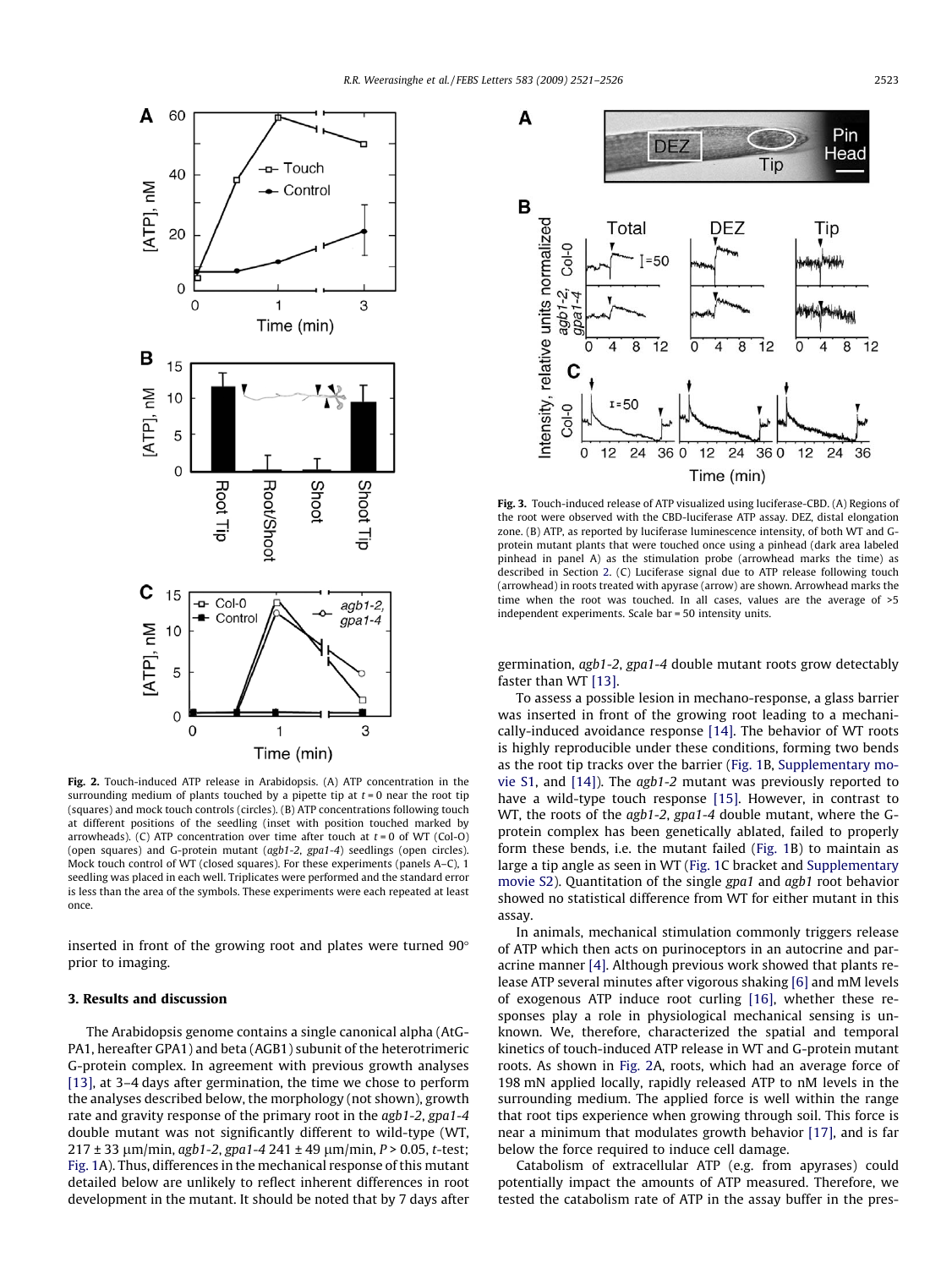

Fig. 4. Effect of asymmetrical touch on ATP release. (A) Schematic showing a plant root touched on the left side at the DEZ or the tip. (B–E) ATP changes as indicated by luciferase signal intensity changes in WT on the (B) left and (C) right side and in the G-protein mutant on the (D) left and (E) right side. The area of the root analyzed is highlighted in dark gray in the cartoon of the root at the left. Touch at the tip region is shown in gray and DEZ in black. Each trace represents an average of five independent experiments. Typical SEM = 17.97 units. Correlation coefficient for each trace: (B versus C) ATP on left versus right when wild-type plants are touched at the tip,  $r = -0.2123389$  (not correlated); when touched at the DEZ,  $r = -0.46342686$  (not correlated); (D versus E) ATP on the right side when mutant plants are touched at the tip,  $r = 0.639966994$  (correlated); when touched at the DEZ,  $r = 0.952578032$  (correlated).

ence of seedlings by using  $[\gamma^{32}P]$ ATP as a tracer, which yielded a rate of hydrolysis of 2.8 fmol/min (Supplementary Fig. 1A), with a  $t_{1/2}$  of 180 min (Supplementary Fig. 1B). At this rate of catabolism, the effect of ATP breakdown on the data in [Fig. 2](#page-2-0)A should be negligible. However, we consider this rate a lower estimate as the microenvironment of the cell wall is probably richer in hydrolytic activity than in the bulk solution. In addition, for plants growing in soil, ecto-nucleotidases from microorganisms would be expected to increase the ATP turnover dramatically.

The intensity and kinetics of this touch-induced ATP release was dependent on the site of mechano-stimulation. The shoot and root apices of the Arabidopsis seedlings release ATP upon stimulation within 1 min, much more rapidly than non-growing regions [\(Fig. 2](#page-2-0)B). The mutant lacking the G-protein complex released ATP with kinetics and amplitude similar to WT in response to a single touch ([Fig. 2C](#page-2-0)).

We, therefore, used a cell wall-bound ATP sensor with increased spatial and temporal resolution [\(Fig. 3](#page-2-0), [\[9\]\)](#page-4-0) to test whether there were more subtle changes in ATP release in the roots of the G-protein mutant. The largest detectable touch-induced signal from this sensor occurred in WT at the distal elongation zone, whereas little increase in ATP release was detected at the extreme tip of the root (meristematic and root cap region, [Fig. 3A](#page-2-0) and B). As a control, we conducted the ATP assay without luciferin; no change in light emission was detected after touching (Supplementary Fig. 2A). The sensitivity of our ATP detection system extended to the nM range and the amount of luciferin in the assay and luciferase adhering to the cell wall was not detection-limiting (Supplementary Fig. 2B).

As the root tip is known to be sensitive to touch [\[18\],](#page-5-0) the lack of mechanically-stimulated ATP production in this region [\(Fig. 3B](#page-2-0)) was unexpected. The cells of the peripheral root cap are highly specialized for secretion of a range of compounds [\[19\]](#page-5-0) and so this lack of apparent touch-sensitive ATP release might reflect constitutive secretion of ATP. To test the possibility that high apoplastic ATP in the root cap masks the touch-induced ATP, we pretreated the root with apyrase to reduce the ATP potentially present in the apoplast prior to the applied touch. Depletion of background ATP revealed that the tip region was able to respond to touch by releasing ATP [\(Fig. 3](#page-2-0)C, WT, and Supplementary Fig. 2C, mutant), suggesting that basal release of ATP can obscure or down-regulate touchinduced ATP release by the root cap.

Because mechano-stimulation can lead to a directional-growth response, we determined if the spatial kinetics of ATP release showed asymmetrical distributions consistent with such growth modulation. Roots were touched on one side in either the apex or elongation zone (Fig. 4A), and the change in ATP release was quantified (Fig. 4B–E). When touched on the left side, a transient release of ATP was observed on both the left (Fig. 4B) and the right sides (Fig. 4C), although with different kinetics. The kinetics and spatial dynamics of the touch-induced ATP release were not altered in the agb1-2, gpa1-4 mutant (Fig. 4B–E) except for a subtle change in kinetics of the right side response (Fig. 4B–E).

Mechano-responses in plants are also known to show a refractory period [\[18,20\].](#page-5-0) Therefore, we measured the ATP release by roots in response to a second touch. Re-touching a WT root prior to 9.3 minutes after the initial stimulus resulted in diminished ATP release relative to that elicited by the initial touch stimulation ([Fig. 5A](#page-4-0)). In contrast, plants lacking the G-protein complex did not exhibit the pronounced refractory period to the same extent as wild-type roots, suggesting that G-protein-dependent events are required to down-regulate mechano-sensitive ATP release.

To determine long-term ATP release due to repetitive mechanical stimulation, WT and mutant seedlings were subjected to constant gentle agitation over long time periods (24 h). ATP concentrations in the medium surrounding WT seedlings remained stable, whereas ATP concentrations in the G-protein mutant increased over time ([Fig. 5](#page-4-0)B). Note that the volume of media for seedlings varied between experiments (e.g. [Figs. 2 and 5](#page-2-0)), and thus ATP concentrations are relative only within each experiment. The actual ATP concentration at root cell surface likely was significantly higher than the value in the sampled bulk medium [\[10\].](#page-5-0)

ATP concentrations at a given time during gentle agitation are achieved by the balance between ATP release and metabolism. An estimate of the total amount of ATP released is possible by minimizing ATP hydrolysis by including EDTA (1 mM) in the buffer to inhibit nucleotidases. The double mutant exhibited 4–5 times greater rates of ATP release than wild-type ([Fig. 5](#page-4-0)C), suggesting that increase in extracellular ATP concentrations in the mutants are results of increased net ATP release rate rather than reduced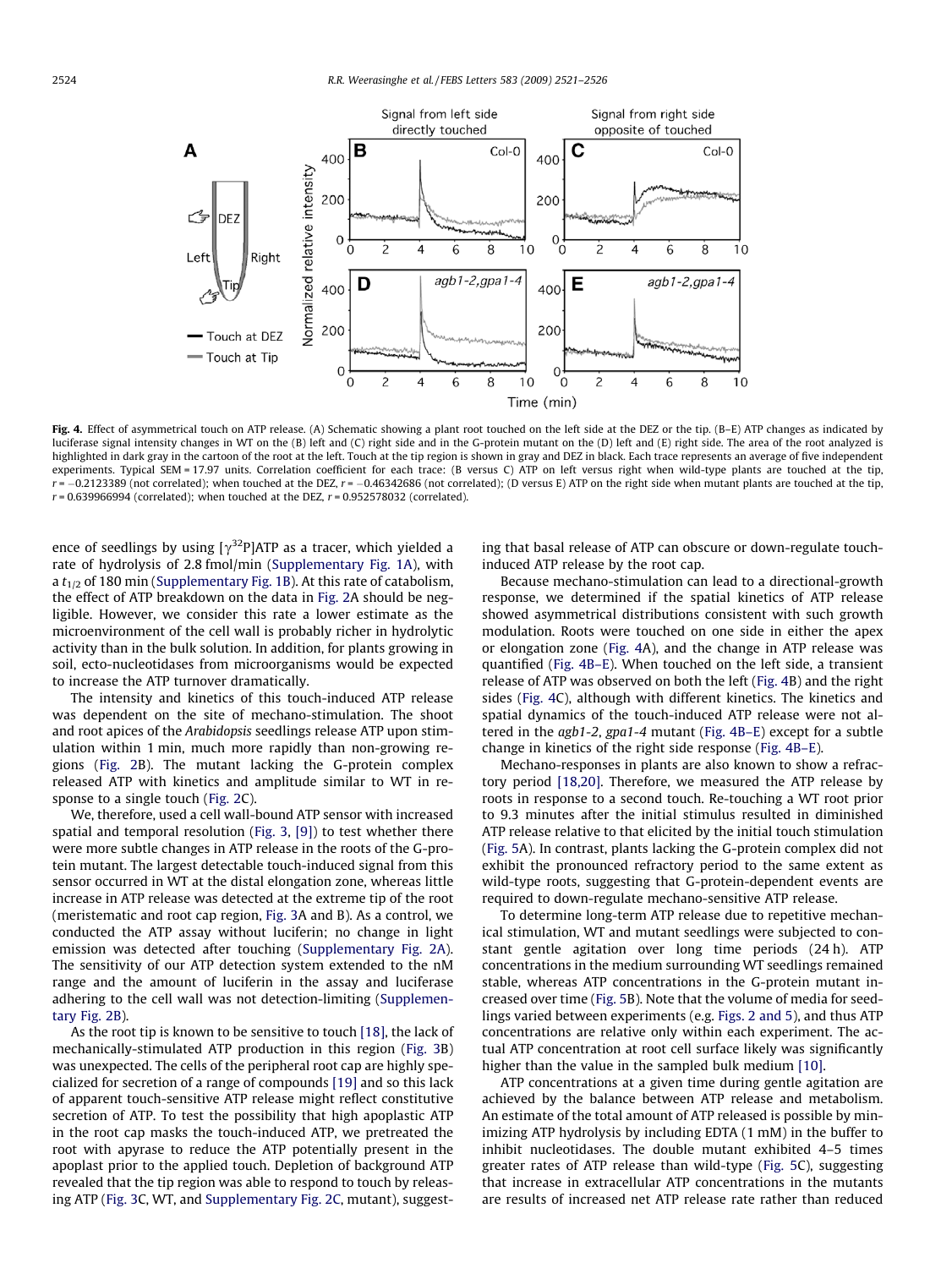<span id="page-4-0"></span>

Fig. 5. Touch-induced ATP release exhibits a refractory period in WT but not in the agb1-2, gpa1-4 G-protein mutant. (A) ATP release upon a second touch at the indicated time following initial stimulation from roots of WT and  $a\alpha b1-2$ ,  $\alpha a1-4$ . Note the reduction of ATP release in WT within 1 min that recovers over 9.3 min whereas the G-protein mutant shows only a slightly reduced response over the equivalent time frame. Averages are from at least five independent trials. (B) ATP concentrations in the buffer, and (C) total ATP released from 5-day-old seedlings grown under constant mechano-stimulation (125 rpm). For these experiments (B, C), 2 seedlings were placed in each well as described. Genotypes are indicated.

catabolism. ATP release for two alleles of each of the two single mutants were slightly greater than for wild-type although the difference was not statistically significant (Supplementary Fig. S3) suggesting an additive effect of the mutations. Since loss of either the G $\alpha$  or G $\beta$  subunits disrupts heterotrimer formation, but only slightly changes the rate of ATP release during repetitive mechano-stimulation, the results indicate that an intact heterotrimer does not play a signaling role in touch-induced desensitization of ATP release. Furthermore, the results that loss of both subunits resulted in increased ATP accumulation than wild-type indicate that each activated subunit acts independently and in an additive manner in mediating this response.

There is some evidence in mammalian cells suggesting a role of G-proteins in regulating mechano-sensitive ATP release. For example, hypergravity-induced ATP release from bovine endothelial cells via small G-protein Rho A activation [\[21\];](#page-5-0) activation of G-protein-coupled-receptors elicited ATP release that was partially dependent on a Gq/phospholipase  $C/Ca^{2+}$  mobilization pathway [\[22\]](#page-5-0), and Rho-family GTPases modulation of this ATP release in human astrocytoma cells [\[23\]](#page-5-0). Mechano-induced ATP release from living cells is postulated to occur via vesicular exocytosis or via conductive pathways, e.g. connexin or pannexin hemichannels, or maxi-anion channels [\[24\].](#page-5-0) Our observations suggest that the inability to transiently desensitize the mechano-induced ATP release in the G-protein mutant resulted in its higher ATP release rates and higher extracellular ATP concentrations during repetitive mechano-stimulation. These observations, coupled with abnormalities in obstacle-avoiding responses of G-protein mutant roots ([Fig. 1\)](#page-1-0), suggest that extracellular ATP plays a role in a complex system integrating the growth of the root with its ability to react to obstacles. A desensitization period and subsequent gradient of extracellular ATP following a mechano-stimulus may be necessary for the root to perceive changes in pressures surrounding the growth zone and/or to respond to the changes appropriately. For example, root curling is one manifestation of thigmomorphogenesis and it has been proposed that this touch-dependent response also contains a ''reset" function as we show here, although a role for released ATP in root curling has not been shown [\[25\]](#page-5-0).

Because released ATP likely plays a role in appropriate root growth in response to obstacles, further studies should focus on both ATP release pathways [\[21–24\]](#page-5-0), and the downstream transduction mechanism, including a further search for purinoceptors [\[26,27\]](#page-5-0).

## Acknowledgements

This work was supported by grants from the NIGMS (GM65989- 01) the DOE (DE-FG02-05er15671), the NSF (MCB-0718202, 0723515) to A.M.J. (MCB 0641288, IBN 03-36738 and DBI 03- 01460) to S.G., from the USDA (2005-35319-16192) to G.S., and the Cystic Fibrosis Foundation (R026-CR02) to R.C.B. We acknowledge the support of the NIH NIBIB (P41-EB002025-23A1) to Dr. Richard Superfine that enabled us to determine the force applied to the roots. We thank Drs. Eduardo R. Lazarowski and Gabrielle Monshausen for helpful discussions, Ms. J. Yang, Dr. T. O'Brien, Dr. M. Falvo, and Mr. A. Hamden for technical assistance, Dr. L. Johnson for use of the luminometer, and Dr. C. Ane for assistance in statistical analyses of the root behavior in the obstacle avoidance assay.

#### Appendix A. Supplementary data

Supplementary data associated with this article can be found, in the online version, at [doi:10.1016/j.febslet.2009.07.007.](http://dx.doi.org/10.1016/j.febslet.2009.07.007)

#### References

- [1] Braam, J. (2005) In touch: plant responses to mechanical stimuli. New Phytol. 165, 373–389.
- [2] Monshausen, G.B., Swanson, S.J. and Gilroy, S. (2008) Touch sensing and thigmotropism in: Plant Tropisms (Gilroy, S. and Masson, P.H., Eds.), pp. 91– 122, Blackwell, Ames, Iowa, USA.
- Chen, R.J., Hilson, P., Sedbrook, J., Rosen, E., Caspar, T. and Masson, P.H. (1998) The Arabidopsis thaliana AGRAVITROPIC 1 gene encodes a component of the polar-auxin-transport efflux carrier. Proc. Natl. Acad. Sci. USA 95, 15112– 15117.
- [4] Burnstock, G. (2006) Pathophysiology and therapeutic potential of purinergic signaling. Pharmacol. Rev. 58, 58–86.
- [5] Demidchik, V., Nichols, C., Oliynyk, M., Dark, A., Glover, B.J. and Davies, J.M. (2003) Is ATP a signaling agent in plants? Plant Physiol. 133, 456–461.
- [6] Jeter, C.R., Tang, W.Q., Henaff, E., Butterfield, T. and Roux, S.J. (2004) Evidence of a novel cell signaling role for extracellular adenosine triphosphates and diphosphates in Arabidopsis. Plant Cell 16, 2652–2664.
- [7] Liu, H., Suresh, A., Willard, F.S., Siderovski, D.P., Lu, S. and Naqvi, N.I. (2007) Rgs1 regulates multiple G alpha subunits in Magnaporthe pathogenesis, asexual growth and thigmotropism. Embo J. 26, 690–700.
- [8] Tarran, R., Button, B., Picher, M., Paradiso, A.M., Ribeiro, C.M., Lazarowski, E.R., Zhang, L., Collins, P.L., Pickles, R.J., Fredberg, J.J. and Boucher, R.C. (2005) Normal and cystic fibrosis airway surface liquid homeostasis. The effects of phasic shear stress and viral infections. J. Biol. Chem. 280, 35751–35759.
- [9] Kim, S.Y., Sivaguru, M. and Stacey, G. (2006) Extracellular ATP in plants. Visualization, localization, and analysis of physiological significance in growth and signaling. Plant Physiol. 142, 984–992.